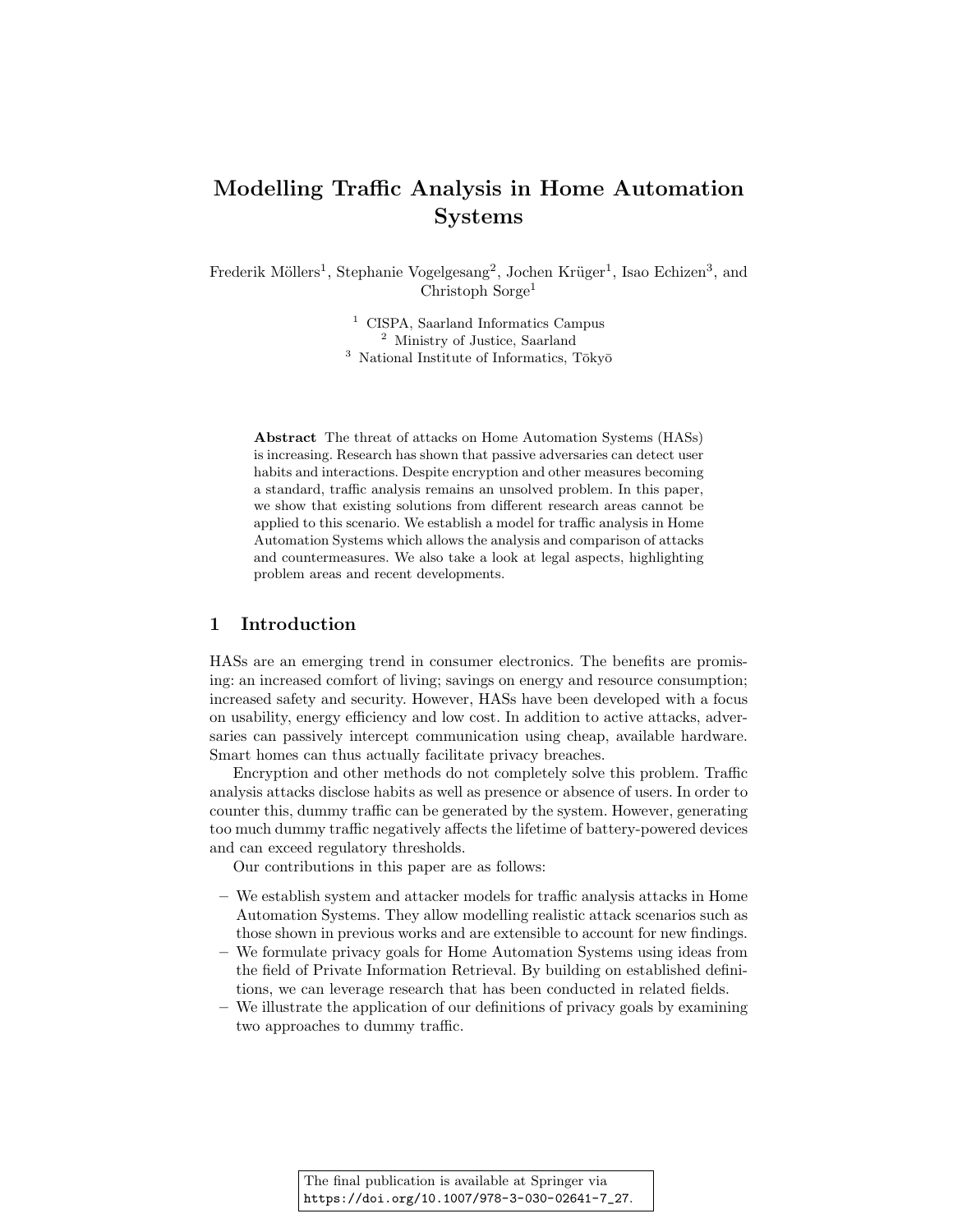– We sketch issues and current developments in the interaction between technology and legal frameworks (especially criminal law). We briefly describe how technology and international law are intertwined and can work together as a comprehensive concept for data protection.

# 2 Related Work

Research so far has tackled related problems in different scenarios. For HASs, problems have been identified but no solutions have been proposed so far.

## 2.1 Wireless Sensor Networks

In both Wireless Sensor Networks (WSNs) and HASs, devices have little computational power and communication is costly in terms of power consumption. However, research on privacy in WSNs mainly focuses on location privacy [\[1,](#page-9-0)[2,](#page-9-1)[3\]](#page-9-2) instead of hiding the existence of communication.

Yang et. al. have proposed a scheme employing constant-rate dummy traffic generation which could be applied to systems not using multi-hop routing. [\[4\]](#page-9-3) We examine such a scheme in Sec. [5.2.](#page-6-0) The authors also propose a scheme for random dummy traffic generation requiring much less overall traffic [\[5\]](#page-9-4), but this introduces delays which are to be avoided in HASs. Furthermore, the behaviour of the inhabitants might not conform to the distribution assumed in their work.

## 2.2 MIX networks

Early approaches of dummy traffic generation [\[6\]](#page-9-5) use constant-rate traffic, which we examine in Sec. [5.2.](#page-6-0) More recently, there has been significant research on traffic analysis in low-latency MIX networks. [\[7\]](#page-9-6) Shmatikov and Wang [\[8\]](#page-9-7) have developed an approach which aims to find a balance between the amount of dummy traffic and the success rate of traffic analysis attacks. Their approach may be applicable to HAS networks with modifications, though their evaluation is based on HTTP traffic samples. It is unclear how much of the approach can be applied to HASs and whether the same goals can be achieved.

## 2.3 Differential Privacy

Definitions of Differential Privacy are used to develop techniques which provide unobservability of events or user data. However, ε-Differential Privacy is a property of a specific function [\[9\]](#page-9-8). In our scenario we do not know the informational value of specific data points and we do not know which computations an attacker will perform on captured traffic.

Dwork et. al. have developed an approach to continuously monitor an event source and count its events with the counter guaranteeing ε-Differential Privacy even if its internal state is visible to the attacker at some point in time. [\[10\]](#page-9-9) However, the guarantees do not necessarily apply to other functions.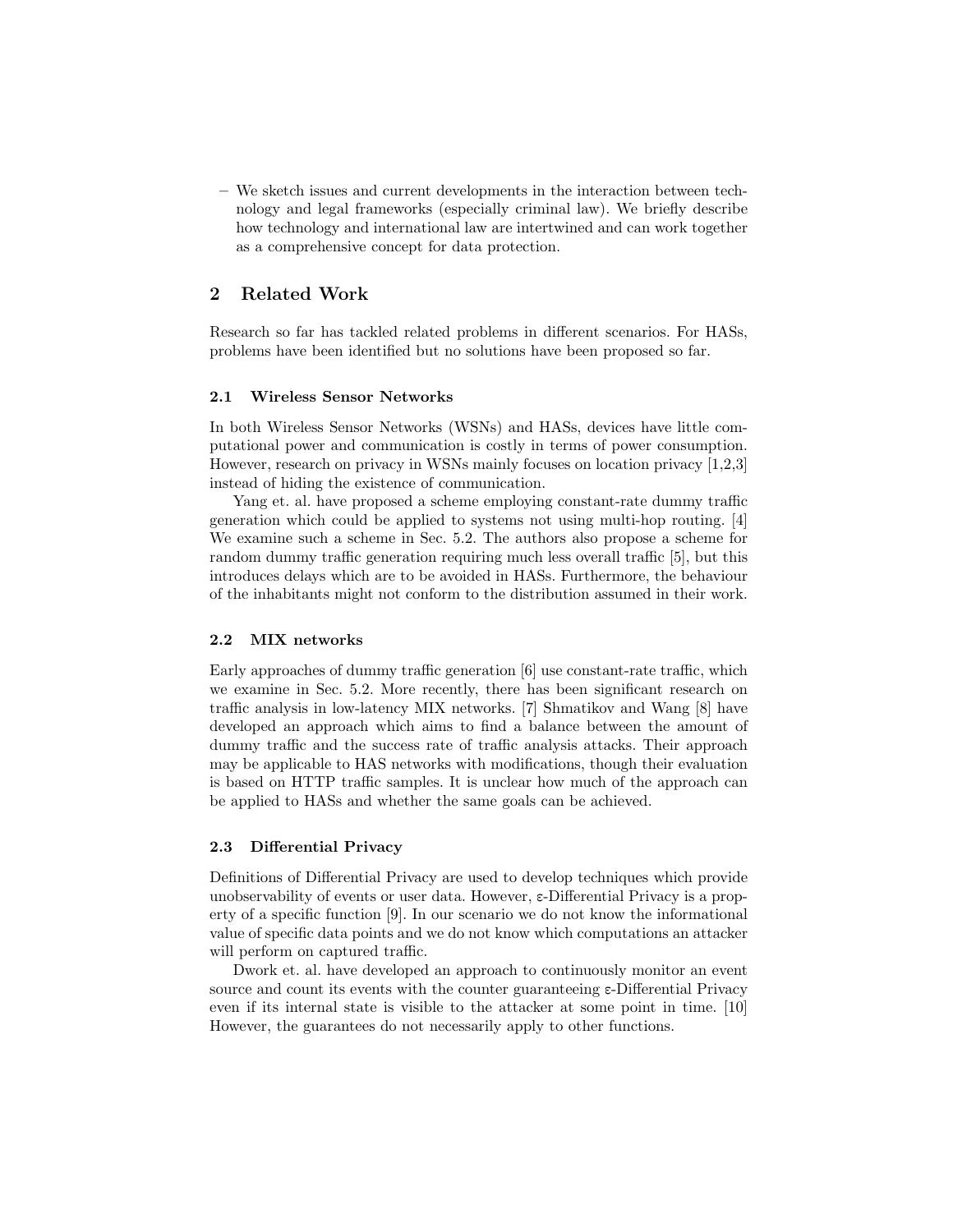## 2.4 Steganography and Covert Channels

Steganography can hide communication without generating any dummy traffic. However, since there is no cover data available in HAS communication, many steganography approaches cannot be applied to this setting. Hiding the traffic among noise of a wireless channel has been investigated by Bash et. al. [\[11\]](#page-9-10) It is unclear whether approaches on higher layers of the network stack can either exceed some fundamental limitations or achieve the same results at lower (manufacturing or communication) costs. Furthermore, the approach was developed for wireless networks and might not be applicable to wired systems.

## 2.5 Home Automation Systems

Möllers et. al. have shown that unencrypted, wireless HAS communication leaks automation rules and user habits to passive observers. [\[12\]](#page-9-11) Mundt et. al. have shown that wired systems are also susceptible to the same eavesdropping attacks. [\[13\]](#page-9-12) Encryption and padding do not protect against statistical disclosure attacks, as was shown by Möllers et. al. [\[14\]](#page-9-13) Other authors have focused on other aspects of security, for example confidentiality of information and access controls. [\[15\]](#page-9-14)

## 3 System and Attacker Model

In this section, we first list our assumptions and then describe the model.

## 3.1 Assumptions

System: Network Topology and Routing We assume that the network graph is a clique with respect to intended communication, i.e. no routing is necessary. The reason behind this assumption is that routing introduces a set of problems, but also opportunities which are already well understood.

System: Encryption We assume that the HAS uses padding and encryption for both message payloads and addressing information. The attacker cannot break the encryption in reasonable time and is unable to learn information about the sender, receiver or contents of a message. If state-of-the-art approaches are applied correctly, this assumption is reasonable. Even though we do not know of any system actually using both full packet encryption and padding, we consider this to be an engineering problem rather than a research one.

Attacker: Mode of Operation The attacker in our scenario is passive. No active attacks such as traffic injection, node compromise or DoS are launched.

Traffic injection does not lead to a reaction by the system if encryption and authentication are correctly implemented. Node compromise requires either the presence of vulnerabilities in the nodes' software or physical intervention by the attacker. Denial of service attacks offer no benefit for the attacker (messages are resent after the attack ends) and are detectable.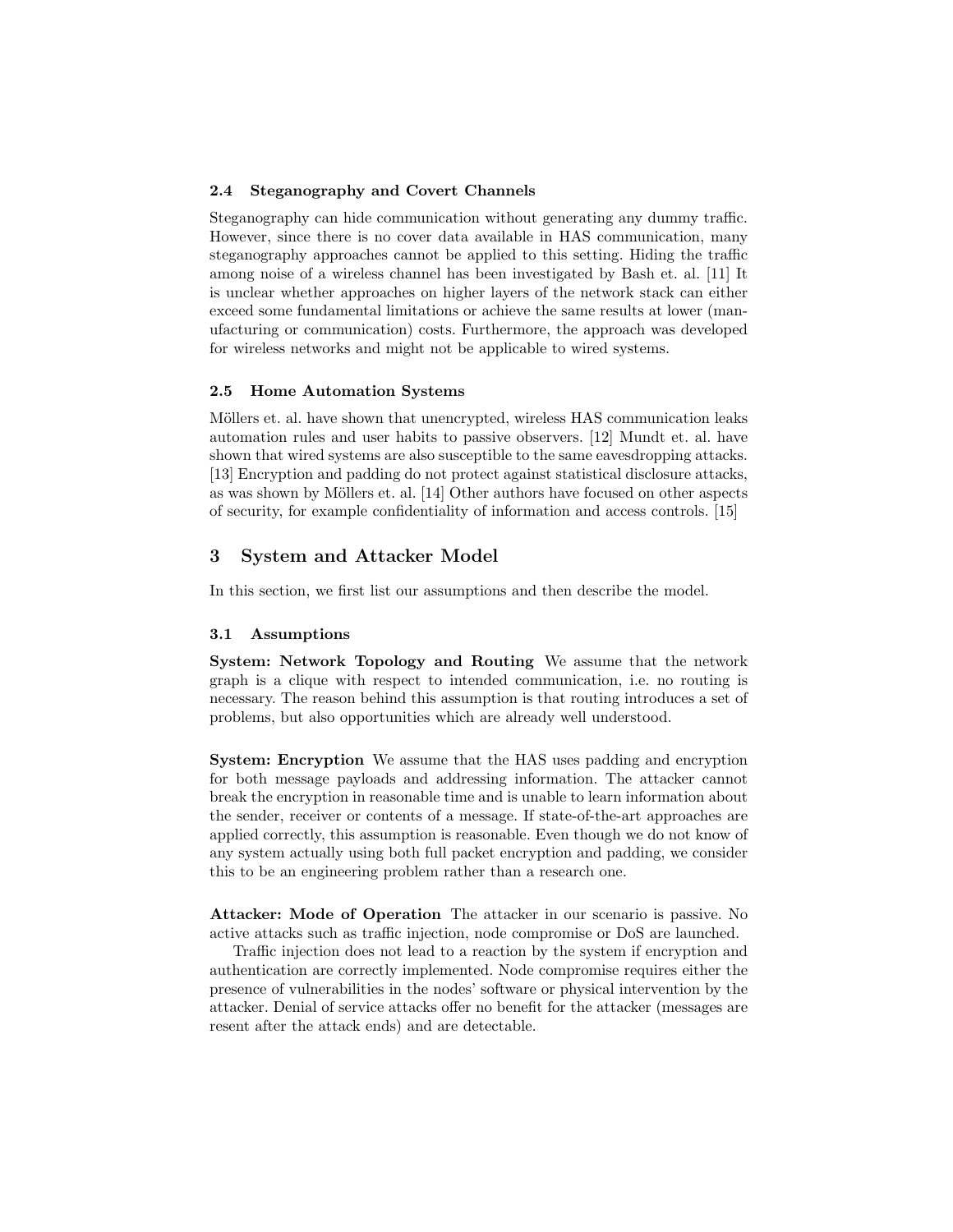Attacker: Reception The attacker has perfect reception as well as an accurate clock. They are able to capture all traffic, do not suffer from reception errors and can save the time at which a message was captured. Both experiments on real-world installations of HASs [\[12](#page-9-11)[,13\]](#page-9-12) have proven this to be realistic.

Attacker: Limits The attacker does not launch triangulation or device fingerprinting attacks. [\[16\]](#page-9-15) These attacks require a considerable amount of effort from the attacker and countermeasures are a separate area of research.

Attacker: Awareness and Knowledge The attacker is aware of the underlying algorithms of countermeasures, but does not know runtime information (e.g. the internal state of PRNGs). We model privacy goals with respect to a given set of tasks that the user might perform. These may differ vastly depending on the setting, so any assumption reduces the utility of the model.

## 3.2 System Model

Communication packets from the HAS are observed by the adversary. According to the assumptions, the only information available to the attacker is a set of message timestamps (or fingerprints) F.

$$
F = R \cup E \cup D \tag{1}
$$

where

- $R$  is a set of *regular messages*. These can be from automation rules or reactions to environmental events (e.g. temperature changes) and are of no particular interest to the attacker.
- $E$  is a set of *interesting events* such as direct user interaction (e.g. pressing a light switch) or anything that is of particular interest to the attacker.
- $-$  D is a set of *dummy messages* carrying no information.

Messages from other use cases can be put into either group, depending on the scenario. Events from remote user interaction (using an internet gateway) can e.g. be put into  $R$  as they leak no information about user presence.

Any of the subsets can be empty. If the HAS consists of a single actuator with a remote control (i.e. no automation rules), then  $R = \emptyset$ . If it consists of a single temperature sensor periodically sending data to a base station, then  $E = \emptyset$ .

We assume that  $R \cap E \cap D = \emptyset$ . If the system supports multiple concurrent channels and the channel does not leak information about a message's contents, the timestamps can be annotated with the channel ID.

## 3.3 Attacker Model

For a given capture interval  $[x, y]$  (x and y are timestamps), the attacker observes the HAS's output  $f^{x,y} \subseteq F$ . If  $t(m)$  denotes the timestamp of message m,

$$
f^{x,y} = \{ m \in F | t(m) \ge x \land t(m) \le y \}
$$
\n<sup>(2)</sup>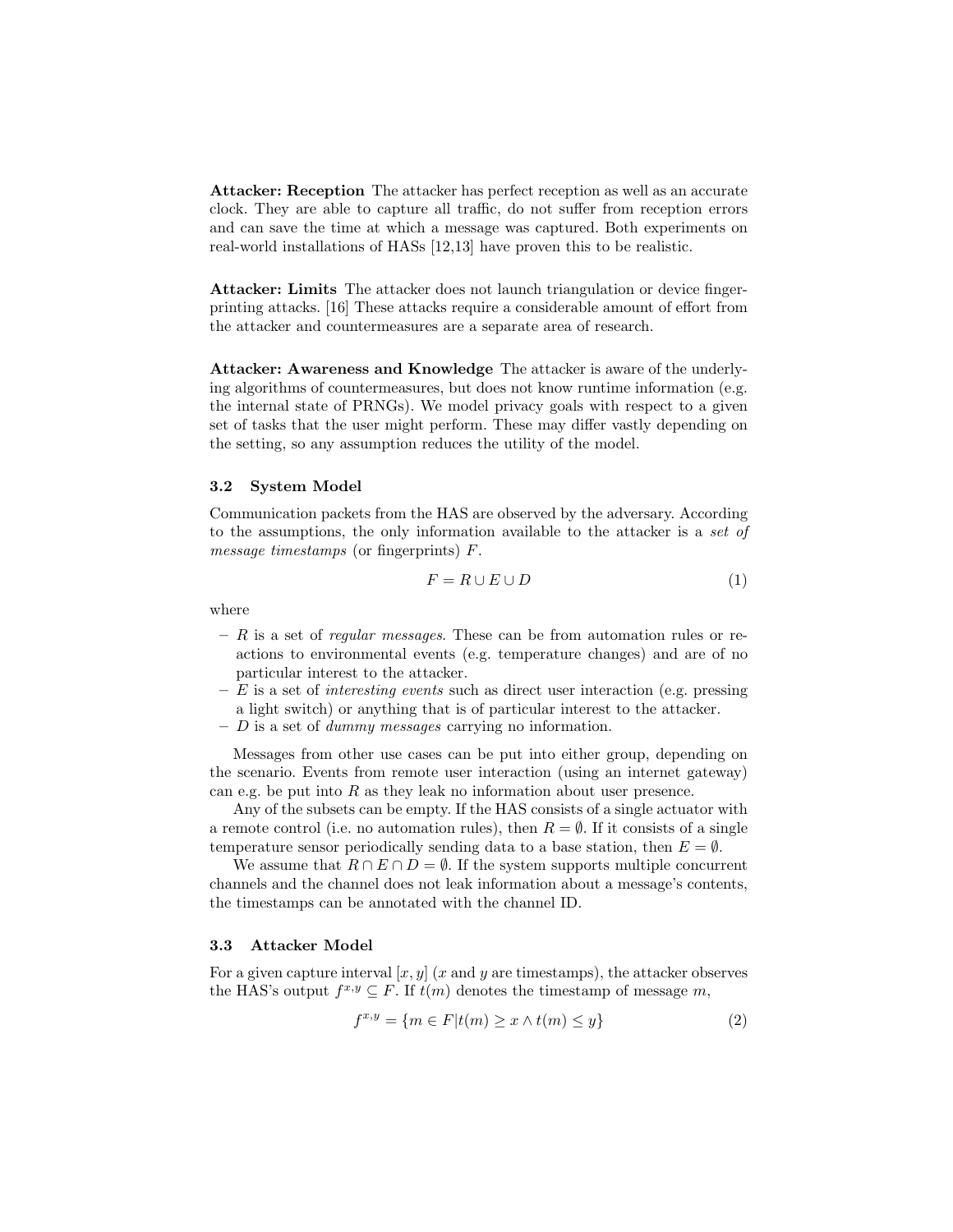We define all possible subsets  $f \subseteq F$  satisfying this condition as the *Subsequence* Set  $S(F)$ . Note that when modelling HASs, message timestamps follow a random distribution, so  $\mathcal{S}(F)$  is a set of random distributions (one for every possible capture interval) rather than a set of sequences (or sets of concrete timestamps).

## 4 Privacy Goals

Toledo et. al. have presented a model for information leakage in Private Information Retrieval settings. [\[17\]](#page-9-16) We formulate our definitions similar to theirs in order to facilitate the development and analysis of countermeasures.

The majority of [\[17\]](#page-9-16) is not applicable to our setting. In particular, we do not have equivalents for (corrupted) databases/servers. We instead focus on the user  $(U_t$  in [\[17\]](#page-9-16)) and the adversary  $(A)$ . Furthermore, our Subsequence Set  $\mathcal{S}(F)$ relates to the adversarial observation space  $(\Omega)$ : For a given time frame [x, y], the observation space  $\Omega_{x,y}$  is the distribution  $f^{x,y} \in \mathbb{S}(F)$ . An observation  $(O)$  is a sample from this random distribution. Corresponding to the queries  $(Q_i, Q_j)$ , the attacker in the HAS scenario provides the user with two tasks  $T_i, T_j$  (e.g. "Interact with the system during the time  $[x, y]$ .") of which the user randomly chooses one to execute. The attacker then captures the HAS's traffic (obtaining a sample from the random distribution  $f^{x,y}$  and tries to identify the task.

We can thus formulate a notion of privacy in Home Automation Systems.

**Definition 1** A Home Automation System provides  $(\varepsilon - \delta)$ -private communication if there are constants  $\varepsilon \geq 0$  and  $0 \leq \delta < 1$ , such that for any possible adversary-provided tasks  $T_i, T_j$  and for all possible adversarial observations O (being a particular random sample of the distribution  $f^{x,y} \in \mathbb{S}(F)$ ) we have that

$$
Pr(O|T_i) \le e^{\varepsilon} \cdot Pr(O|T_j) + \delta
$$

We assume that timestamps are discrete. If they are continuous and  $f^{x,y} \in$  $\mathbb{S}(F)$  is a density function, the same definition can be used by substituting the probability for the value of the density function.

As in [\[17\]](#page-9-16), if  $\delta = 0$  we call the stronger property *ε*-private communication. Note that we require  $\delta$  < 1. This only affects some cases where a particular observation is certain for one task and impossible for another and prevents the definition from being overly broad.

#### 4.1 Indistinguishability and Unobservability

In practice, if the tasks can be arbitrary, the attacker may choose them to be e.g. "Press the light switch for 10 times in 2 seconds." and "Do not interact with the system for 10 minutes.", producing distinguishable patterns. In order to account for this, we define a slightly weaker property.

**Definition 2** A Home Automation System provides  $(\varepsilon - \delta)$ -indistinguishability for a set of tasks  $\mathbb T$  if there are constants  $\varepsilon \geq 0$  and  $0 \leq \delta < 1$ , such that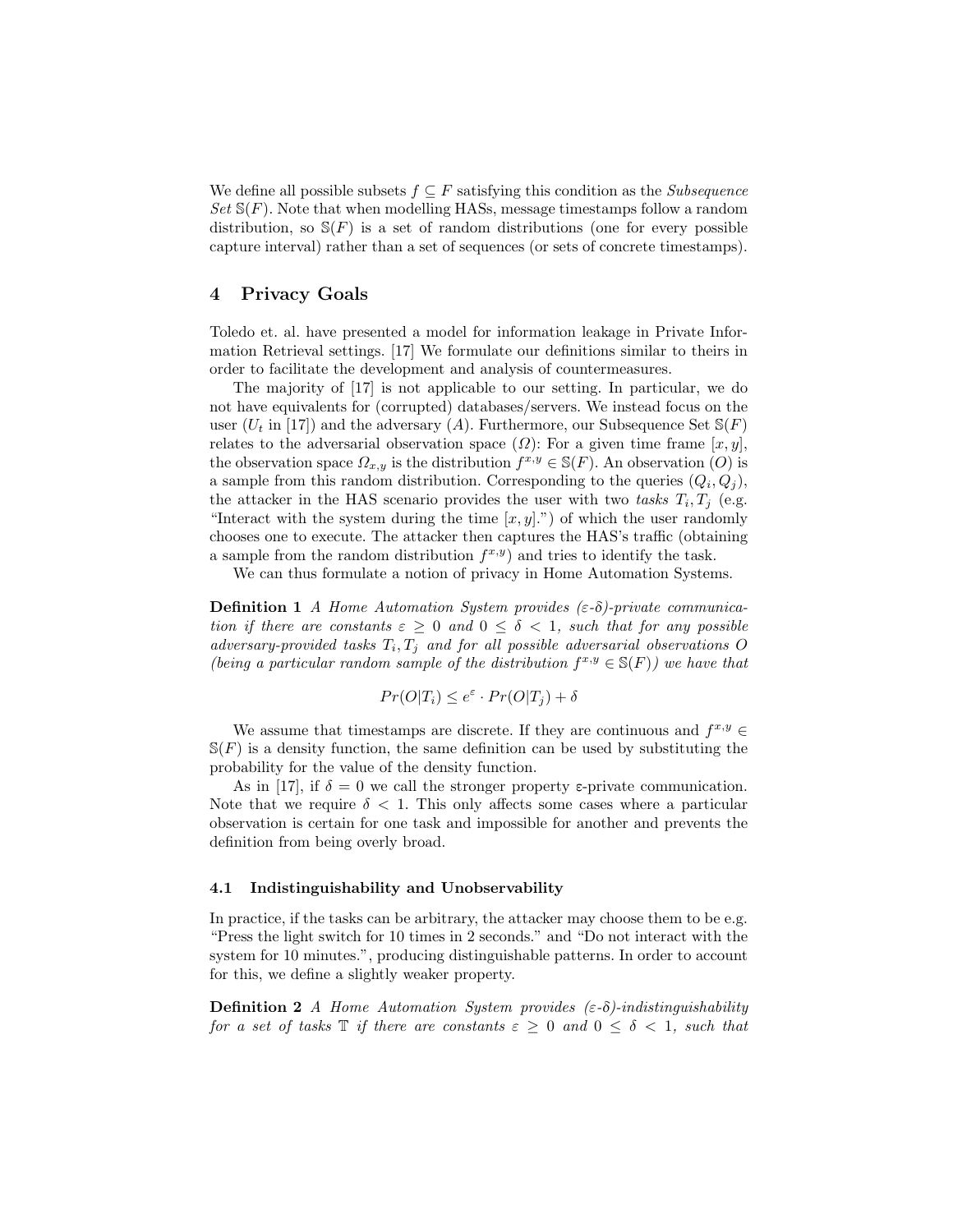for all tasks  $T_i, T_j \in \mathbb{T}$  and for all possible adversarial observations O (being a particular random sample of the distribution  $f^{x,y} \in \mathbb{S}(F)$ ) we have that

$$
Pr(O|T_i) \le e^{\varepsilon} \cdot Pr(O|T_j) + \delta
$$

Probability density functions can also be used here for continuous timestamps. If  $\delta = 0$ , we call the stronger property  $\varepsilon$ -indistinguishability.

 $(\epsilon-\delta)$ -indistinguishability is only defined for a limited set of tasks  $\mathbb{T}$ . Some tasks are theoretically possible, but unlikely to be encountered in practice. For example, a system might be able to provide unobservability of the user pressing a light switch twice within 10 minutes by making sure that there are always at least two messages in every 10-minute interval. While this does not fulfil the goal of  $(\epsilon - \delta)$ -private communication, it covers much of the everyday activity and might be more energy efficient than a system offering full  $(\epsilon-\delta)$ -private communication.

When considering real-world attack scenarios like the detection of user presence [\[14\]](#page-9-13), the tasks provided by the attacker follow a particular pattern. Instead of choosing two unrelated tasks, the attacker wants to extract a certain piece of binary information from the captured data (such as "Did the user interact with the system?"). In this case, the tasks  $T_i$  and  $T_j$  from the definition are complementary:  $T_j = \overline{T}_i$  (i.e. if  $T_i$  is "Interact with the system.", then  $T_j = \overline{T}_i$ is "Do not interact with the system."). Due to this being an important special case of  $(\epsilon - \delta)$ -indistinguishability, we define a separate property:

**Definition 3** A HAS provides  $(\varepsilon - \delta)$ -unobservability of a set of tasks  $\mathbb T$  if

$$
\forall T\in\mathbb{T}:\bar{T}\in\mathbb{T}
$$

and the system provides  $(\varepsilon-\delta)$ -indistinguishability for  $\mathbb T$ .

If  $\delta = 0$  we call the stronger property  $\varepsilon$ -unobservability.

These definitions capture our models as well as real attacks [\[12,](#page-9-11)[14,](#page-9-13)[13\]](#page-9-12). Using existing models of user behaviour, one can prove privacy guarantees of a dummy traffic generation scheme.

## 5 Examples

For trivial approaches it is easy to see whether or not they fulfil the privacy goals.

#### 5.1 No Dummy Traffic

Möllers et. al. have analysed a system which does not produce dummy traffic at all. [\[14\]](#page-9-13) They have shown that the system does not offer  $\varepsilon$ -unobservability for the tasks "Interact with the system during a one-hour period." and "Do not interact with the system for one hour." if the attacker knows certain thresholds.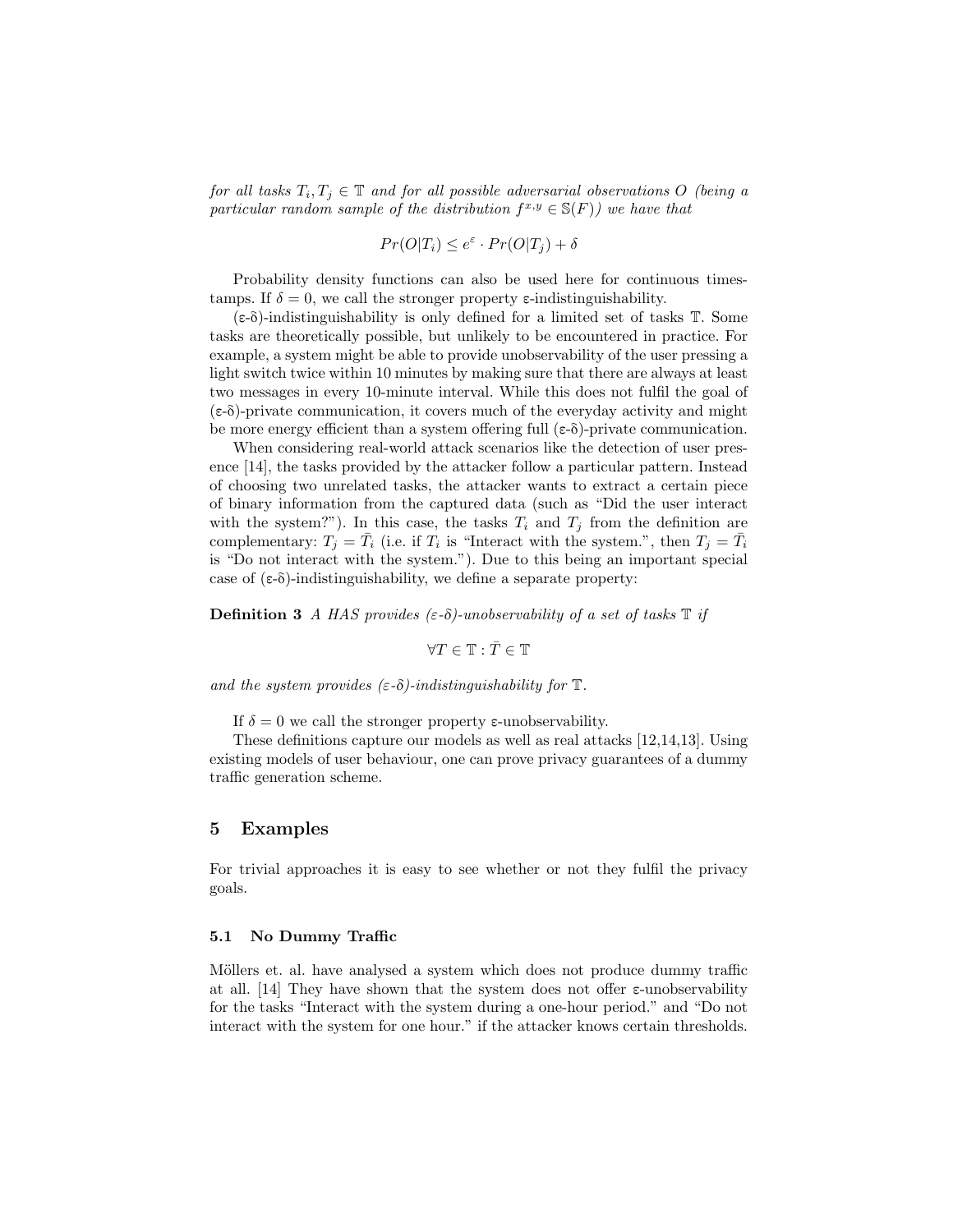In their experiment, the attacker was able to determine conditions which, if met by the adversarial observation  $O$ , would reliably indicate user activity or inactivity. If the predicates  $P(O)$  and  $A(O)$  denote these conditions, then

$$
\forall O: P(O) \Rightarrow
$$

 $Pr(O|$ "Interact with the system") > 0  $\land$   $Pr(O|$ "Do not interact") = 0

 $\forall O : A(O) \Rightarrow$ 

 $Pr(O|$ "Interact with the system") = 0  $\land Pr(O|$ "Do not interact") > 0

As  $\sharp \varepsilon : e^{\varepsilon} \cdot 0 > 0$ , the system does not offer  $\varepsilon$ -unobservability,  $\varepsilon$ -indistinguishability or ε- private communication in general.

In their experiment, the probability of obtaining an adversarial observation meeting the condition if the user performed the given task was less than 1. Thus, the system may offer  $(\epsilon-\delta)$ -unobservability.

#### <span id="page-6-0"></span>5.2 Constant-Rate (Dummy) Traffic

Next, we analyse the concept of *Constant Rate (Dummy)* Traffic. We assume that the system is generating dummy traffic if (and only if) there are no genuine messages to send. Time is divided into slots of fixed length. At the end of every timeslot, either one genuine or one dummy message is transmitted.

Formally, if M is the set containing the ending time of each timeslot and messages in  $R$  and  $E$  are delayed so that they only occur at the end of a timeslot  $(R \subseteq M, E \subseteq M)$ , then dummy traffic is generated by the system so that  $D = M \setminus (R \cup E).$ 

By construction, the output of the system  $F = R \cup E \cup D = M$  is exactly the same, no matter how the timestamps of genuine messages in R and E are distributed. Thus, for any interval  $[x, y]$  the adversarial observation will be  $O = M \cap [x, y]$ , which is stochastically independent from the distributions of  $R$  and  $E$ . Consequently, for any task  $T$  to be executed by the user, it holds that  $Pr(O|T) = Pr(O) = 1$ . In conclusion, a system using constant-rate traffic provides (ε-δ)-private communication with  $\varepsilon = \delta = 0$  (or (0-0)-private communication).

In practice, using Constant Rate Traffic poses a problem. In order to keep the delay for user interaction reasonably low, the overall traffic rate must be very high (i.e.  $\geq 1$  message per second). However, this can lead to the system violating regulatory thresholds or draining the battery of connected devices. In wired systems, this is generally not an issue. In a wireless setting, other approaches which minimise the generated amount of traffic have to be evaluated. The development of such a system is left for future work.

## 6 The Legal Framework

As with most topics in the field of security and privacy, technical protective measures and the legal framework for prosecution of offenders are intertwined.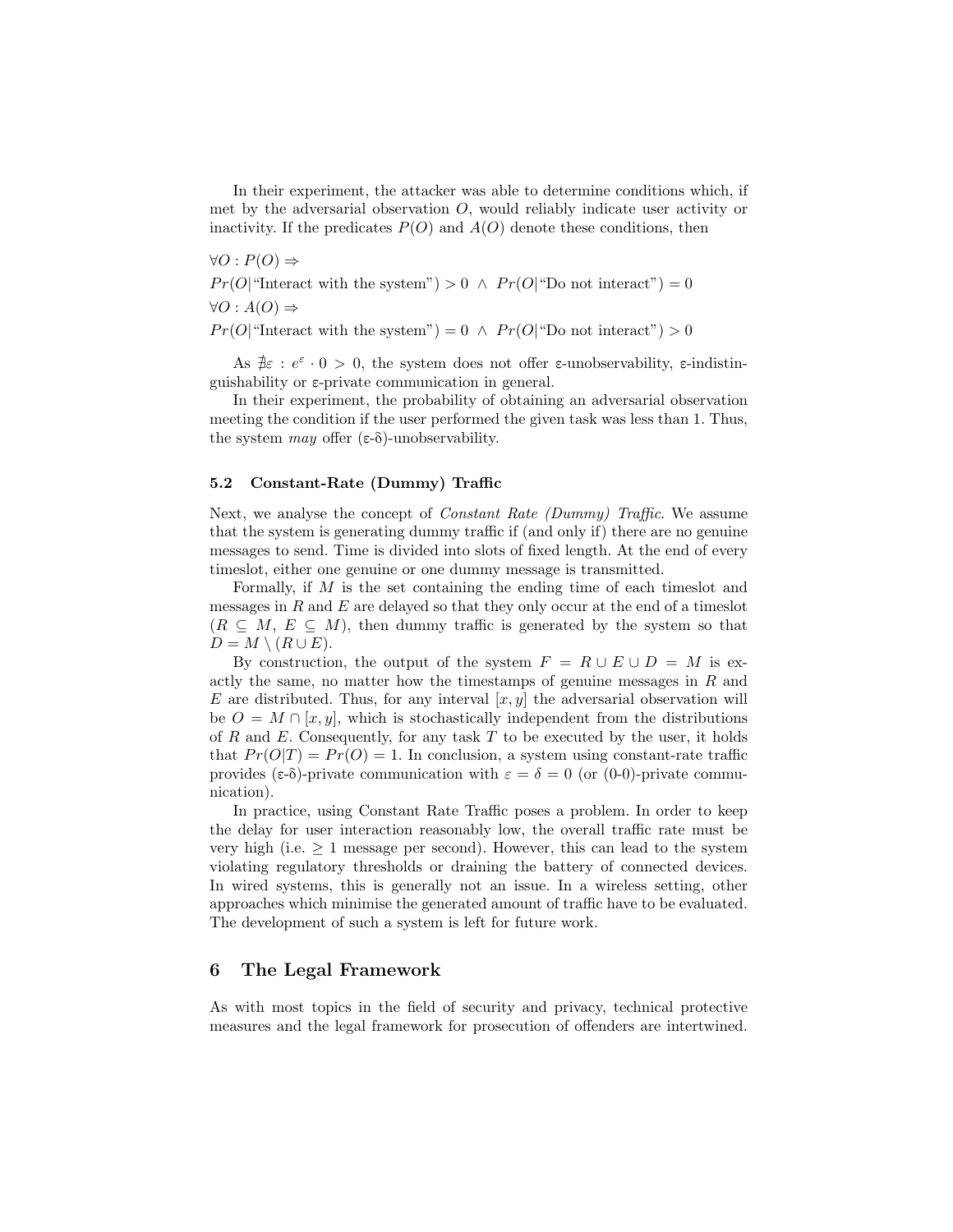On the one hand, technical countermeasures make attacks more difficult. On the other hand, an effective legal framework can even act as a deterrent to potential offenders. In this context, we highlight problematic areas in legal frameworks using the German Criminal Code as an example. We then present an international effort aiming to improve the legal situation in over 50 countries.

## 6.1 Legal Challenges

The interception of traffic from HASs (or any other private network, for that matter) can be considered "data theft". However, the definition of theft in the German Criminal Code (Section 242) only applies to chattels and not to incorporeal data. [\[18\]](#page-9-17) Even if the adversary actively intrudes and asserts control of the HAS, the attack does not qualify as trespassing according to Section 123 of the German Criminal Code. The law requires physical entry into a spatially delimited area. [\[19,](#page-9-18) § 123, Recital 15]

These two cases show a fundamental problem with many legal frameworks: Criminal law has been developed in times of limited technical prevalence.

## 6.2 Legal Reforms

In order to update the law and to keep up with new technical developments, legislators have passed reforms. For the German Criminal Code, these are e.g. Sections 202a (Data espionage) and 202b (Data Interception). In our scenario, Section 202b is to be applied. It punishes the illegal interception of data from a non-public data processing facility or from the electromagnetic broadcast of a data processing facility. While it can be argued that air is a broadcast medium and that wireless transmissions are public by nature, the German Criminal Code bases the definition on the intention of the sender.

As criminal law only applies to the respective country, a detailed examination of the Section's contents is outside the scope of this paper. However, Sections 202a and 202b are mere examples of a global development: By changing Section 202a and introducing Section 202b in 2007, the German legislator has implemented the Convention of Cybercrime of the Council of Europe. This guideline, also known as the Budapest Convention, has been opened for signature in 2001 and has since been ratified by over 50—European and non-European—countries.

The Budapest Convention is of dogmatic importance for cybercrime and has ramifications on a global scale, especially in the following two areas.

Prosecution Attacks involving computers ("Cyber Attacks") often reach across borders. National solo efforts to combat these are rarely promising. Instead, a coordinated concept supported by as many countries as possible is necessary.

Technical and Legal Terms One part of this coordinated concept is a collection of common terms. In this paper, we assume that the attacker can only access traffic (meta-)data. The distinction between content and traffic (or meta-) data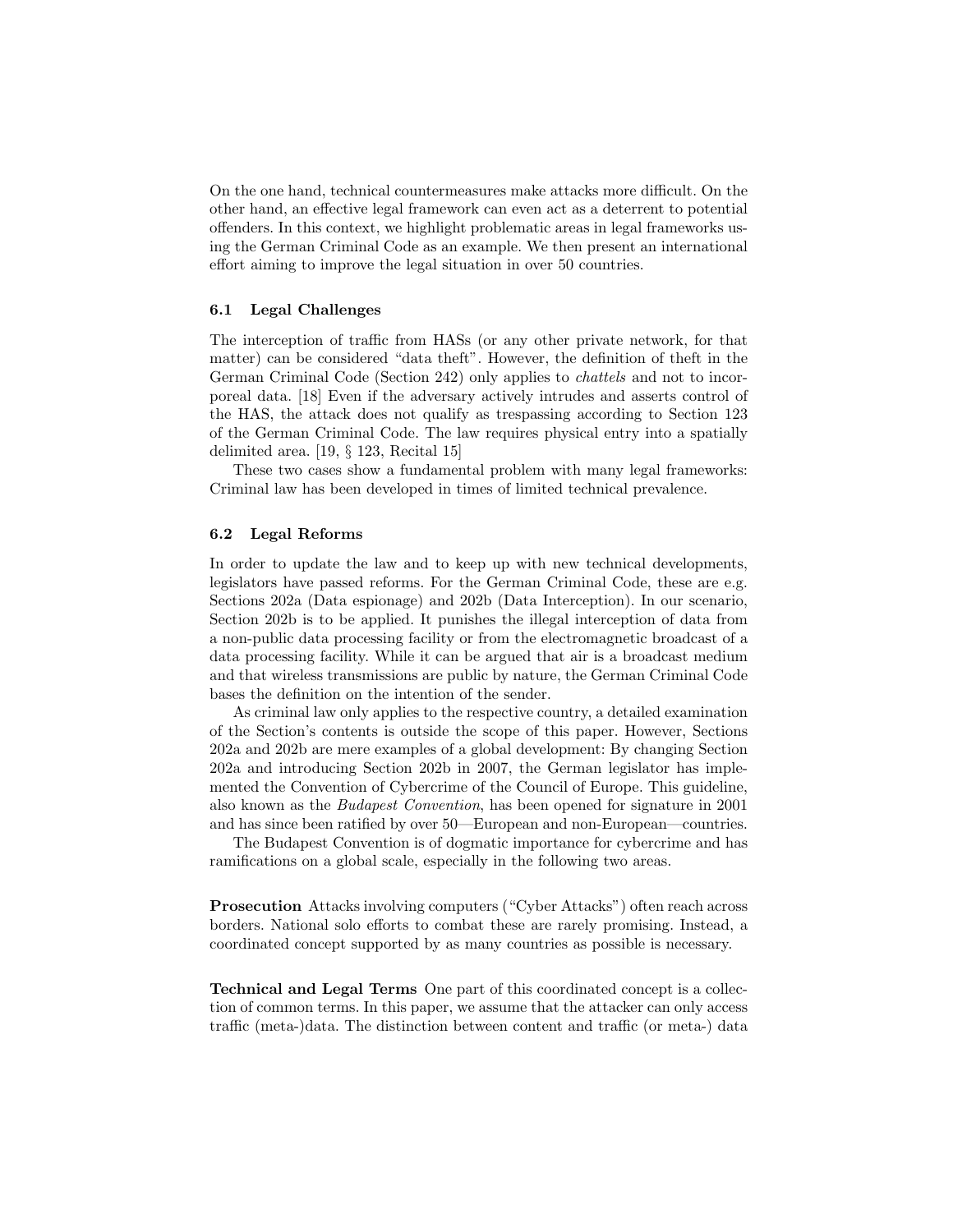is important for the legal framework and can be explicitly found in the Budapest Convention. In Article 2 d), the convention states that

"traffic data" means any computer data relating to a communication by means of a computer system, generated by a computer system that formed a part in the chain of communication, indicating the communication's origin, destination, route, time, date, size, duration, or type of underlying service.

Establishing common terms and ensuring consistent usage is not a trivial task. For example, the German Telecommunications Act considers location data for mobile devices to be traffic data, but this classification cannot be found in the Budapest Convention.

It remains an open question whether the term data as used in Article 3 of the Budapest Convention refers to both traffic and content data or only to content data. Answering this question as well as problems resulting from this are beyond the scope of this paper.<sup>[4](#page-8-0)</sup>

#### 6.3 Summary of the Legal Situation

The Budapest Convention contains regulations about criminal law. Certain actions such as the illegal interception of data are to be penalised. This reveals a central idea: Criminal law can be considered part of a comprehensive data protection concept which aims to optimise both technical and legal aspects.

This understanding does not only hold for the German Criminal Code we used as an example here. Instead, it holds for all countries which have signed or ratified the treaty—implementing it in national law. The list of signatures<sup>[5](#page-8-1)</sup> does not only include major European countries such as France, the UK and Italy. It also features many others such as Australia, Canada, Japan or the USA. The questions sketched here regarding the relationship of technology (in this context, especially Home Automation Technology) and criminal law are therefore of international importance.

# 7 Conclusion

We have established a model for traffic analysis attacks in Home Automation Systems, keeping assumptions general and adapting existing definitions. The model is suitable for developing dummy traffic generation schemes not only for Home Automation Systems, but for networks with similar properties as well. The definitions ensure that privacy guarantees can be mathematically proven.

We have also shown how technology and attacks using it have forced legal reforms and new laws that surpass national borders. The Budapest Convention

<span id="page-8-0"></span><sup>4</sup> This especially holds for questions regarding data retention.

<span id="page-8-1"></span> $^5$ [https://www.coe.int/en/web/conventions/full-list/-/conventions/treaty/](https://www.coe.int/en/web/conventions/full-list/-/conventions/treaty/185/signatures) [185/signatures](https://www.coe.int/en/web/conventions/full-list/-/conventions/treaty/185/signatures), last accessed 10 July 2017.